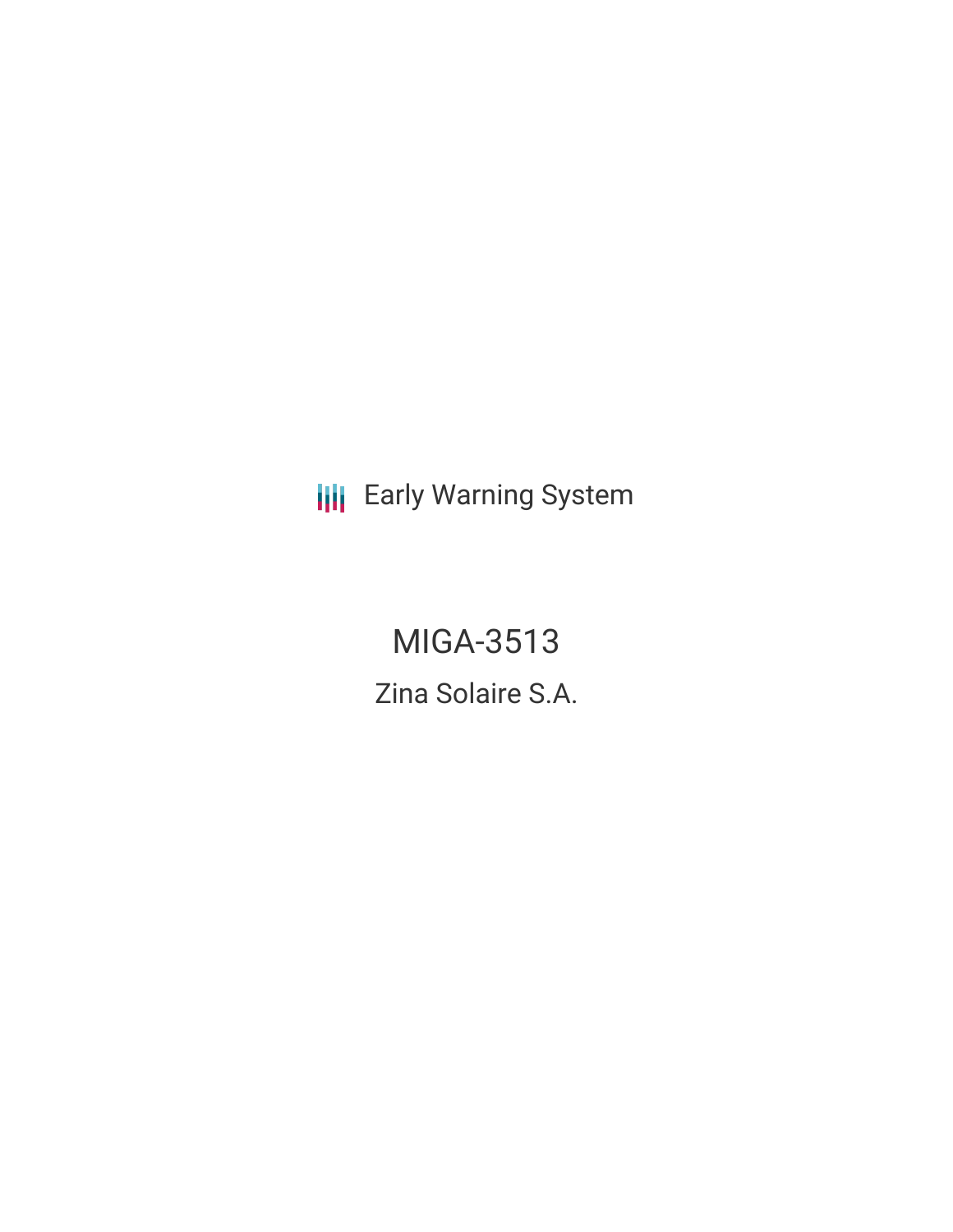

# **Quick Facts**

| <b>Countries</b>               | Burkina Faso                                    |
|--------------------------------|-------------------------------------------------|
| <b>Financial Institutions</b>  | Multilateral Investment Guarantee Agency (MIGA) |
| <b>Status</b>                  | Proposed                                        |
| <b>Bank Risk Rating</b>        | B                                               |
| <b>Voting Date</b>             | 2016-12-15                                      |
| <b>Borrower</b>                | Windiga Energy Inc.                             |
| <b>Sectors</b>                 | Energy                                          |
| <b>Investment Amount (USD)</b> | \$9.80 million                                  |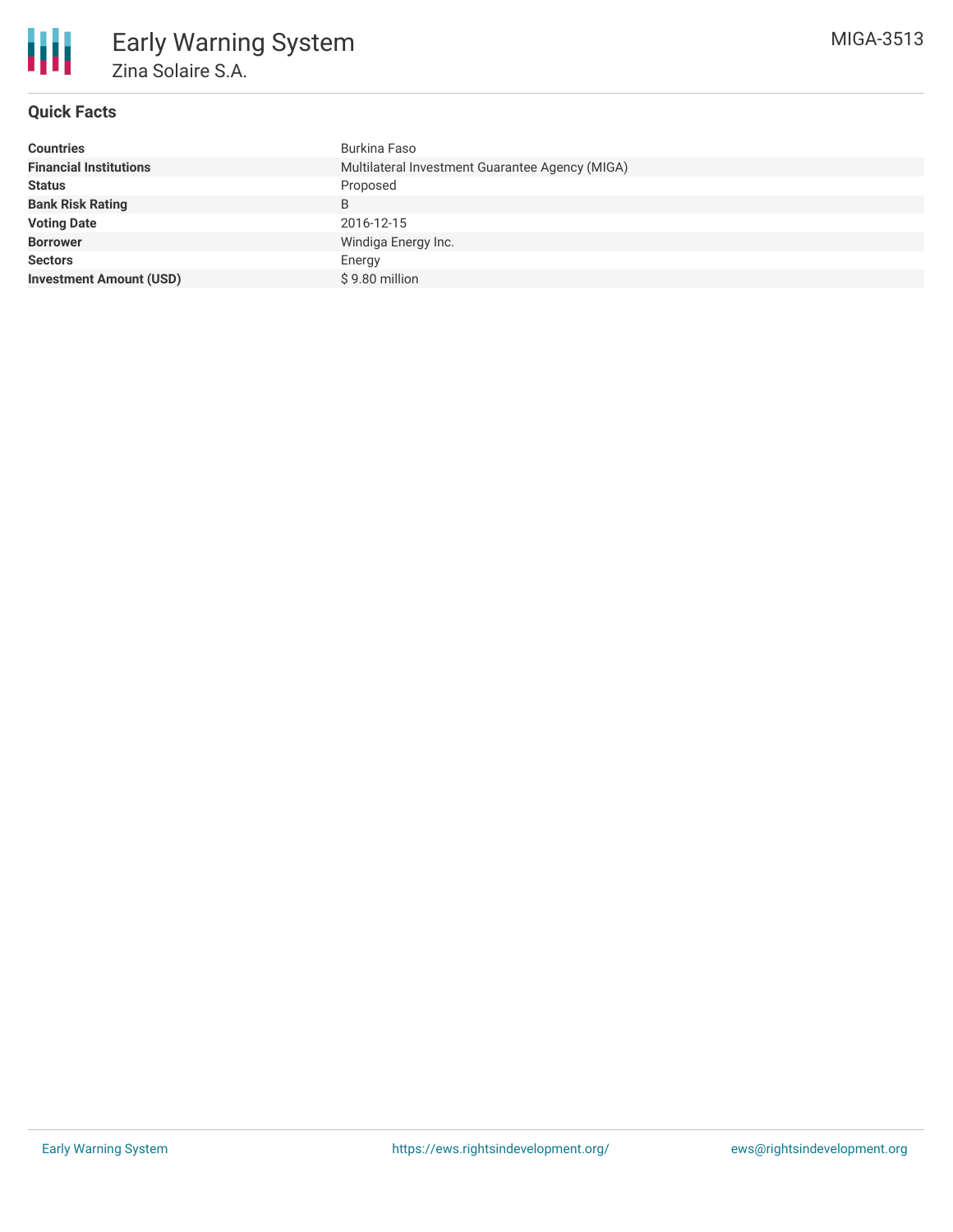### **Project Description**

This summary covers a shareholder loan by Windiga Energy Inc. of Canada into Zina Solaire S.A. of Burkina Faso. The investor has applied for a MIGA guarantee of €8.7 million (\$9.8 million) to cover principal and interest for a period of up to 8 years against the risks of transfer restriction, expropriation, war and civil disturbance, and breach of contract.

The project consists of the development, financing, construction, operation and maintenance of a greenfield 26.8 MW solar photovoltaic plant in the Mouhoun region, in the South-West of Burkina Faso, 180 km west of Ouagadougou. The electricity generated from the project will be sold to Sonabel, the state-owned power utility, under a 25-year Power Purchase Agreement. The project will be connected to the national grid via a 7.8 kilometer transmission line. The 70 ha concession for the plant and 11 ha for the transmission line were granted by the Government of Burkina Faso under a 99-year lease agreement.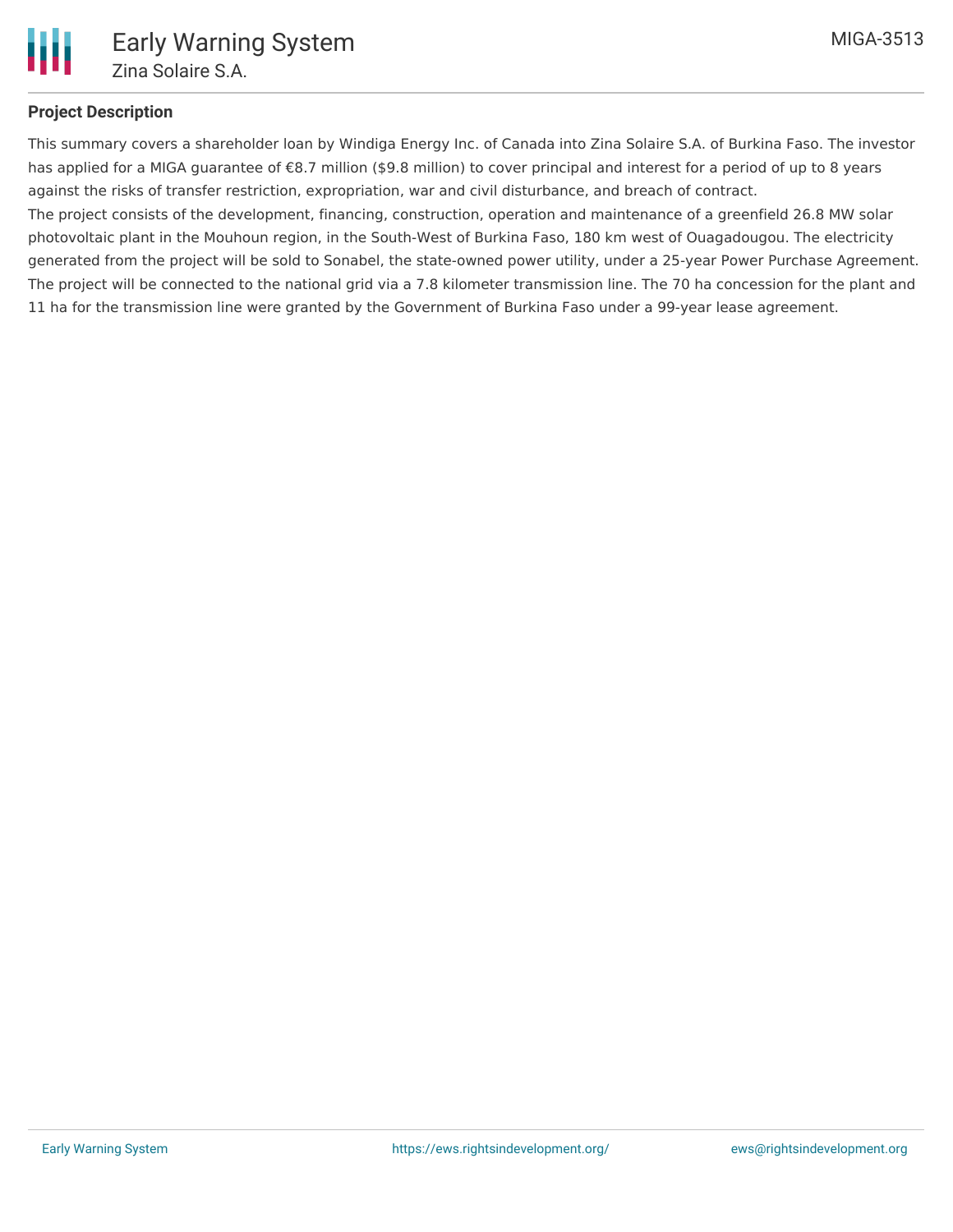

### **Investment Description**

Multilateral Investment Guarantee Agency (MIGA)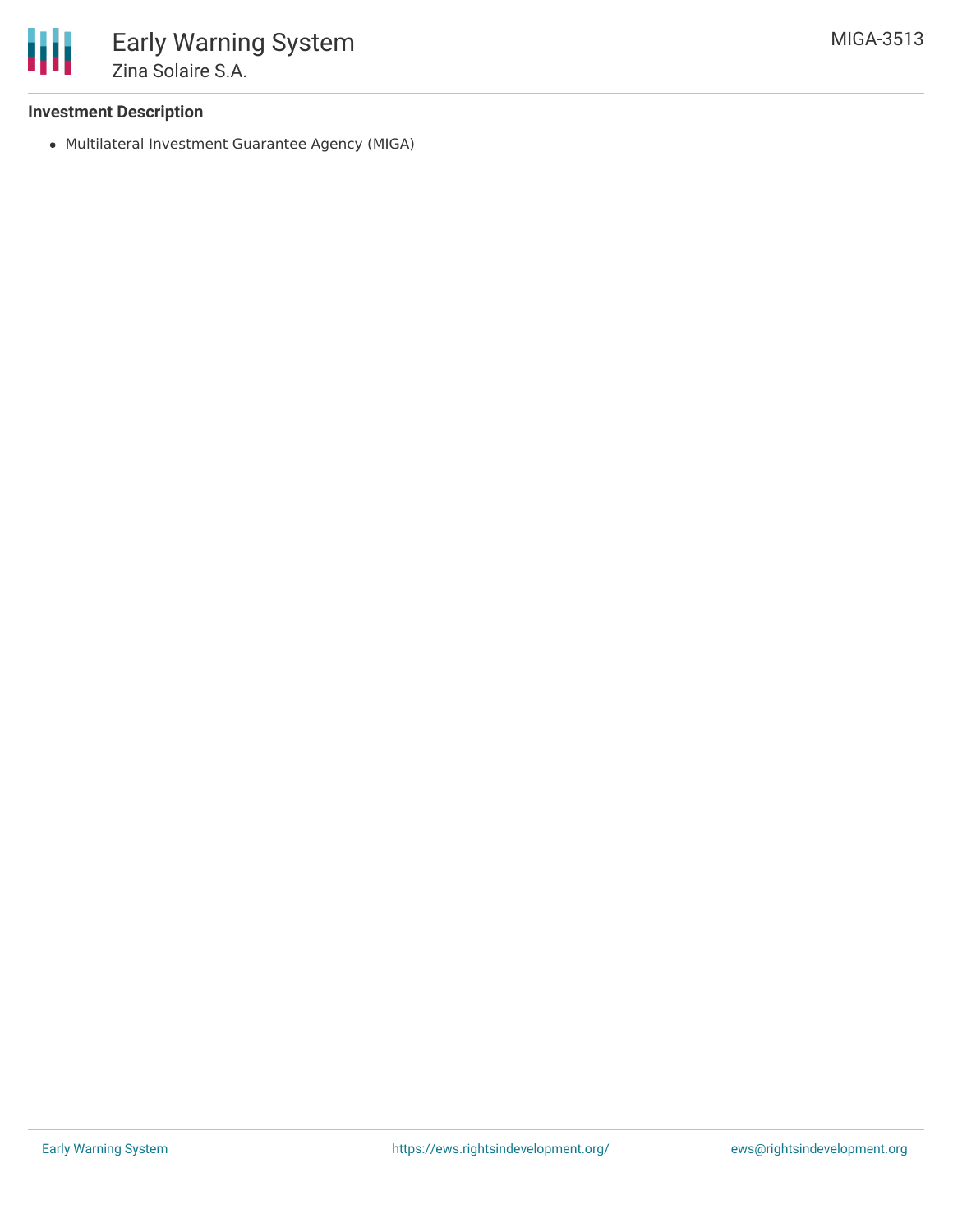# **Contact Information**

### ACCOUNTABILITY MECHANISM OF MIGA

The Compliance Advisor Ombudsman (CAO) is the independent complaint mechanism and fact-finding body for people who believe they are likely to be, or have been, adversely affected by an IFC or MIGA- financed project. If you submit a complaint to the CAO, they may assist you in resolving a dispute with the company and/or investigate to assess whether the IFC is following its own policies and procedures for preventing harm to people or the environment. If you want to submit a complaint electronically, you can email the CAO at CAO@worldbankgroup.org. You can learn more about the CAO and how to file a complaint at http://www.cao-ombudsman.org/